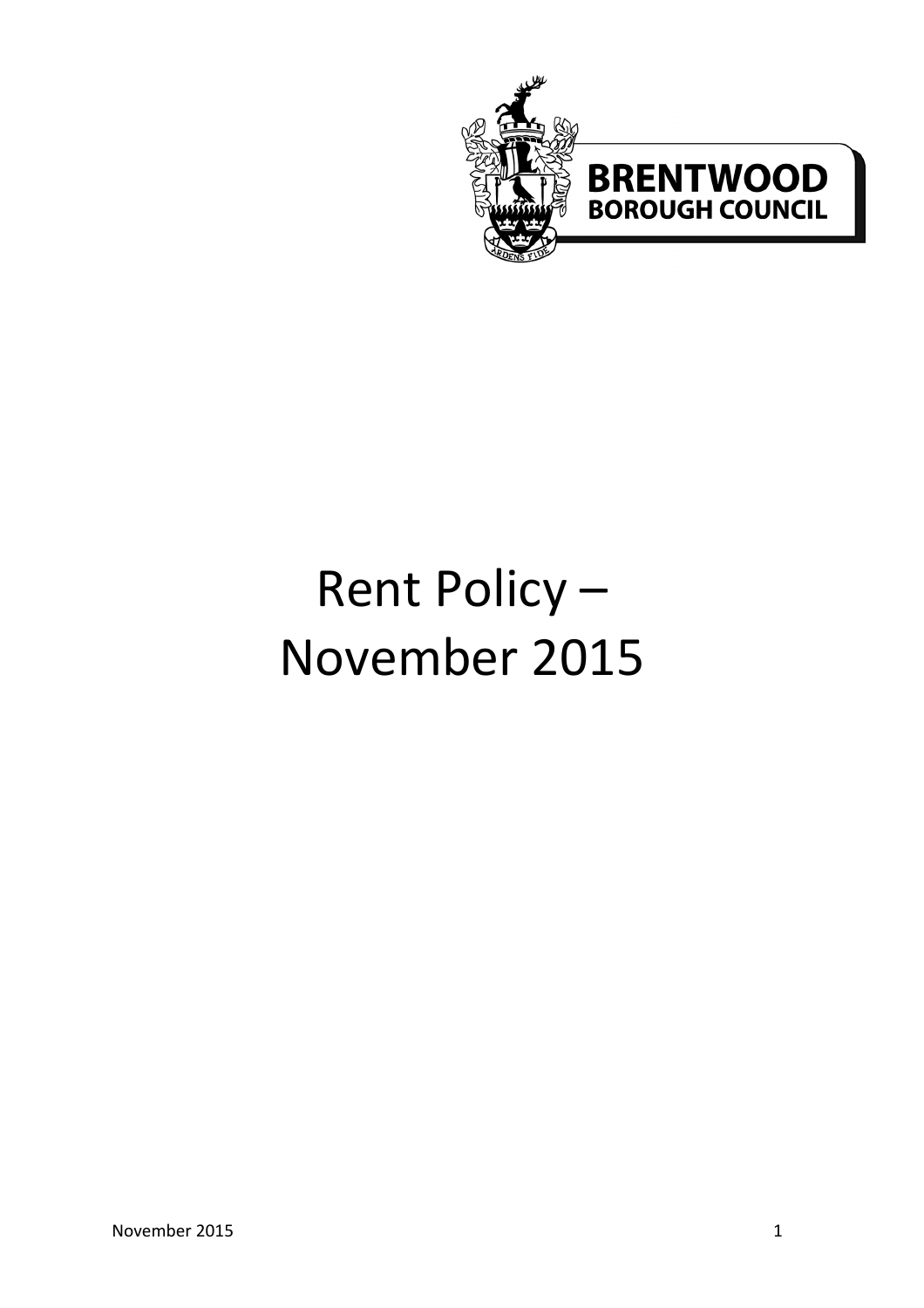# **Index**

| Introduction                                | 3         |
|---------------------------------------------|-----------|
| <b>Local Priorities</b>                     | 4         |
| National & Regional Context                 | 5         |
| <b>Current Position</b>                     | 6         |
| Policy for Brentwood Council Rents          | 7         |
| Methodology for Setting Affordable<br>Rents | 9         |
| Implementation and Worked<br>Examples       | 10        |
| Appendix 1                                  | 11        |
| Appendix 2                                  | 11        |
| Glossary                                    | $12 - 13$ |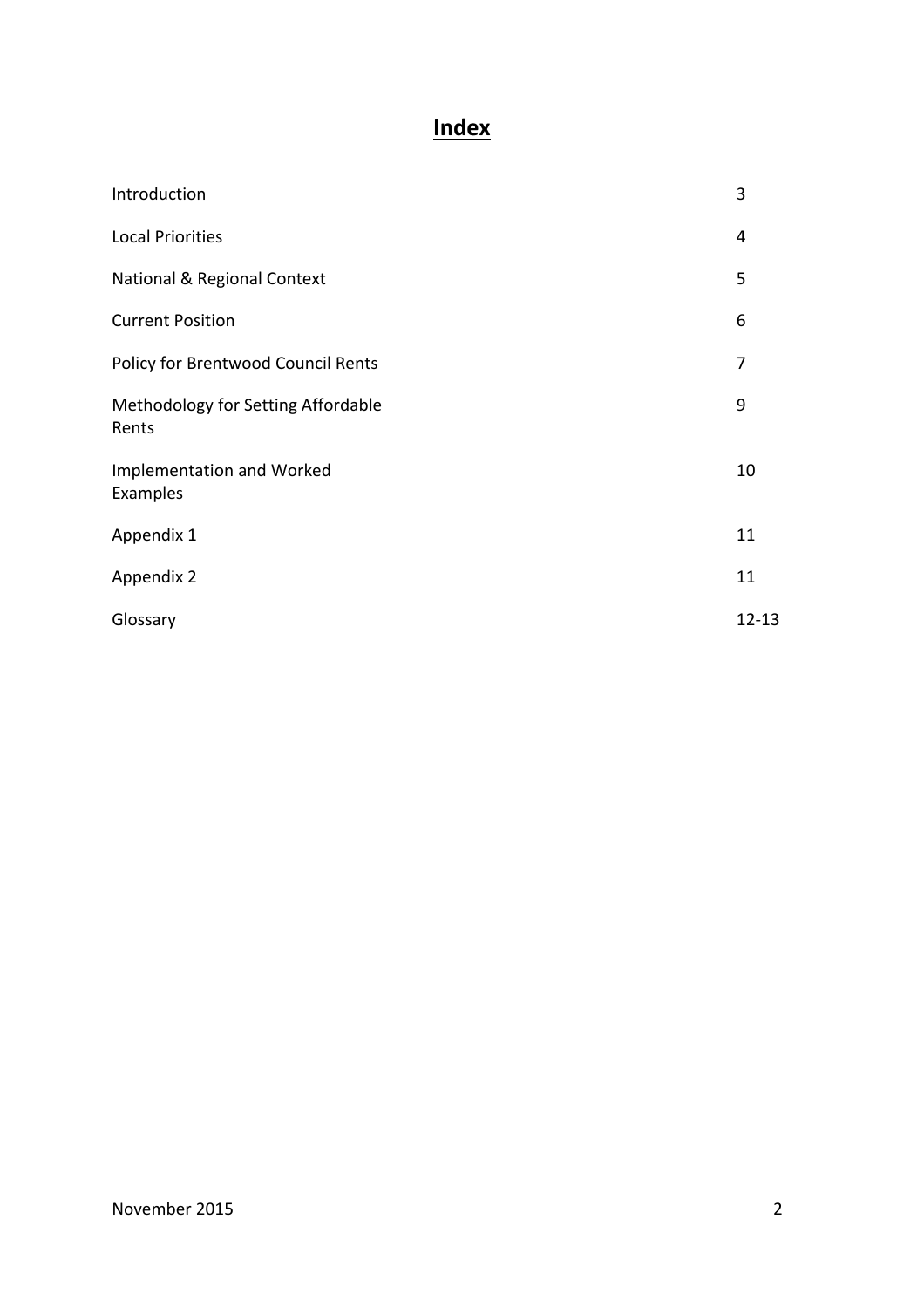#### **Introduction**

- 1. The Council has identified in its Housing Strategy  $(1)$  the need for more homes that people can afford. The Brentwood Strategic Housing Market Assessment (2) evidences a need for different types of housing provision within the Borough suitable to residents with varying needs. The Council is committed to offering the greatest choice possible in the provision of housing in the Borough. However, the ability to enable and offer choice has to be carefully balanced against economic challenges to ensure the most effective use of Council resources for current and future generations.
- 2. The Council recognises the benefit of providing homes at a lower rent to households on low incomes, but will seek to take a more targeted approach that takes into account other key housing policies, including our Allocation Policy (3) and Tenancy Strategy (4).
- 3. The Council's Tenancy Strategy sets out a framework for registered providers of affordable housing (RPs) to follow concerning the management of their existing housing in the Borough and the development of new housing. This draft rents policy outlines the approach that the Council will take in setting rents relevant to its own properties, and those in future which are subject to joint funding and collaborative working and ownership.
- 4. The Rents Policy will also guide the policies of the emerging Local Plan in the provision of new affordable housing.
- 5. The Council will keep its Rents Policy under regular review (5). Before implementing any major changes to the Policy the Council will ensure all key stakeholders have a reasonable opportunity to comment on the proposals.

| (1) | Brentwood<br>http://www.brentwood.gov.uk/pdf/21112013120952u.pdf [Accessed 23/10/2015].    | Borough            | Council | (2013)    | Housina            | Strateav                                                                                                                        | [Online] | Available | from: |
|-----|--------------------------------------------------------------------------------------------|--------------------|---------|-----------|--------------------|---------------------------------------------------------------------------------------------------------------------------------|----------|-----------|-------|
| (2) | Brentwood<br>http://www.brentwood.gov.uk/pdf/18082014110455u.pdf [Accessed 23/10/2015].    | Council<br>Borough | (2013)  | Strategic | Housina            | Market<br>Assessment                                                                                                            | [Online] | Available | from: |
| (3) | Brentwood<br>http://www.brentwood.gov.uk/pdf/allocations_policy.pdf [Accessed 23/10/2015]. | Borough            | Council | (2014)    | <b>Allocations</b> | Policy                                                                                                                          | [Online] | Available | from: |
| (4) | Brentwood<br>http://www.brentwood.gov.uk/pdf/21052013113046u.pdf [Accessed 23/10/2015].    | Borough            | Council | (2013)    | Tenancv            | Strateav                                                                                                                        | [Online] | Available | from: |
| (5) |                                                                                            |                    |         |           |                    | The final Policy will be available for inspection on the Council's website and copies will be available free of charge from the |          |           |       |

(5) The final Policy will be available for inspection on the Council's website and copies will be available free of charge from the Town Hall during normal working hours.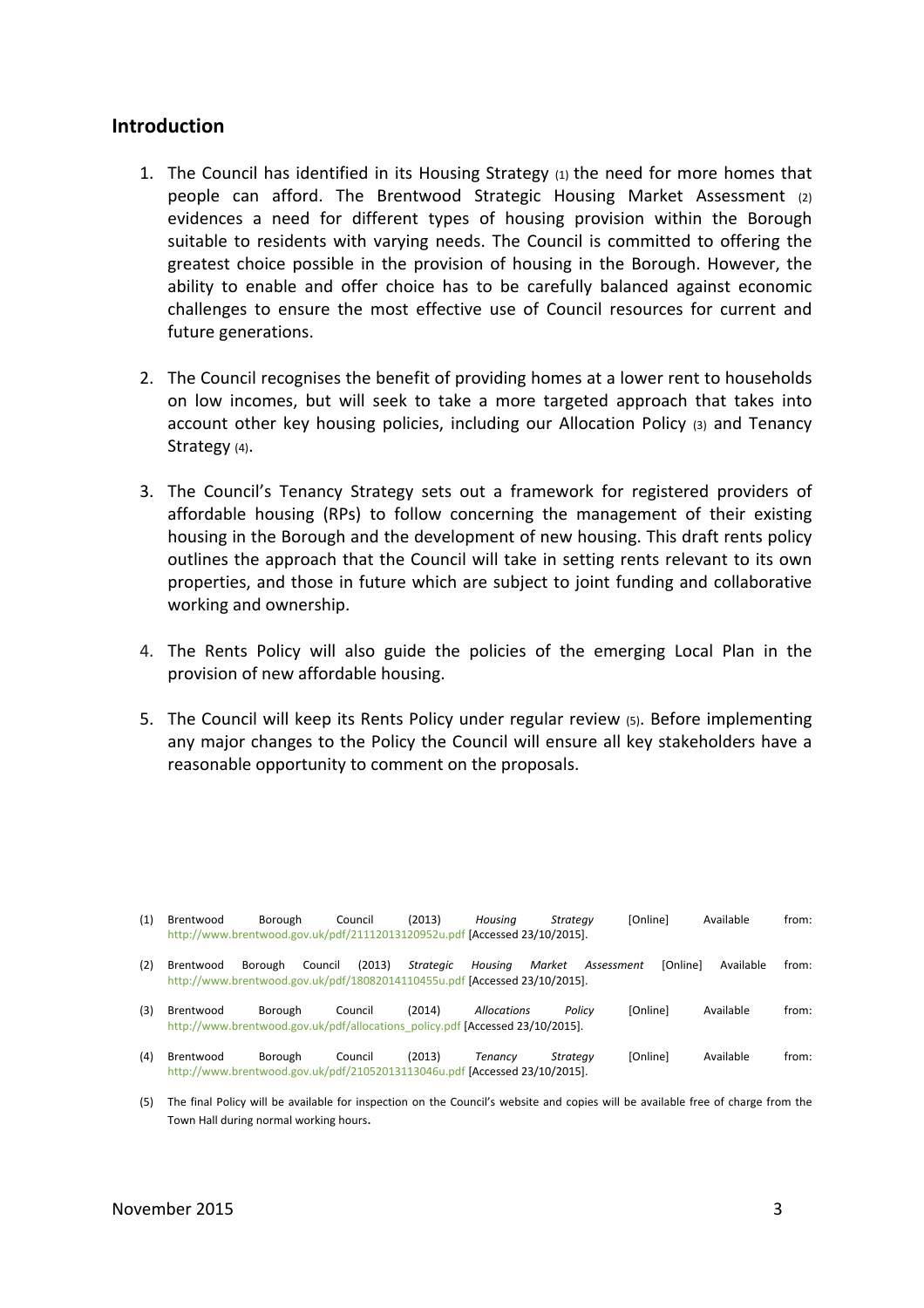#### **Local Priorities**

- 6. The Council's wider objectives are set out in the Corporate Plan (1) and state that the Council will:
	- Broaden the range of housing in the borough to meet the needs of our population now and in the future.
	- Manage our housing differently to recognise council housing as a valuable and limited resource for those in greatest need.
	- Ensure council tenants are socially responsible and good neighbours.
	- Actively implement the Welfare Reform agenda which seeks to ensure that people in receipt of benefits are not better off than those in work.
	- Provide effective representation of local people's views and needs for improved and accessible health services.
- 7. The Council's approach to rent setting reflects these objectives by seeking to provide more affordable homes to enable residents to help themselves, and to prevent homelessness. In addition, this policy seeks to provide a transparent and clear approach to rent setting.
- 8. The Council's Housing Strategy has identified the following objectives:
	- To assess and plan for current and future housing needs of the local population;
	- To make the best use of existing housing stock:
	- To plan and facilitate new supply;
	- To plan and commission housing support services which link homes to support and other services that people need to live in them; and
	- To have working partnerships that secure effective housing and neighbourhood management.
- 9. This Rents Policy will contribute to these objectives by increasing the money available to invest in the building and procurement of additional homes, including supported housing for vulnerable people. This policy will also underpin capital receipt funded acquisitions (e.g. purchase of additional homes from 'Right to Buy' receipts).

<sup>(1)</sup> Brentwood Borough Council (2013) *Corporate Plan 2013-16* [Online] Available from: <http://www.brentwood.gov.uk/pdf/14052013141657u.pdf> [Accessed 23/10/2015]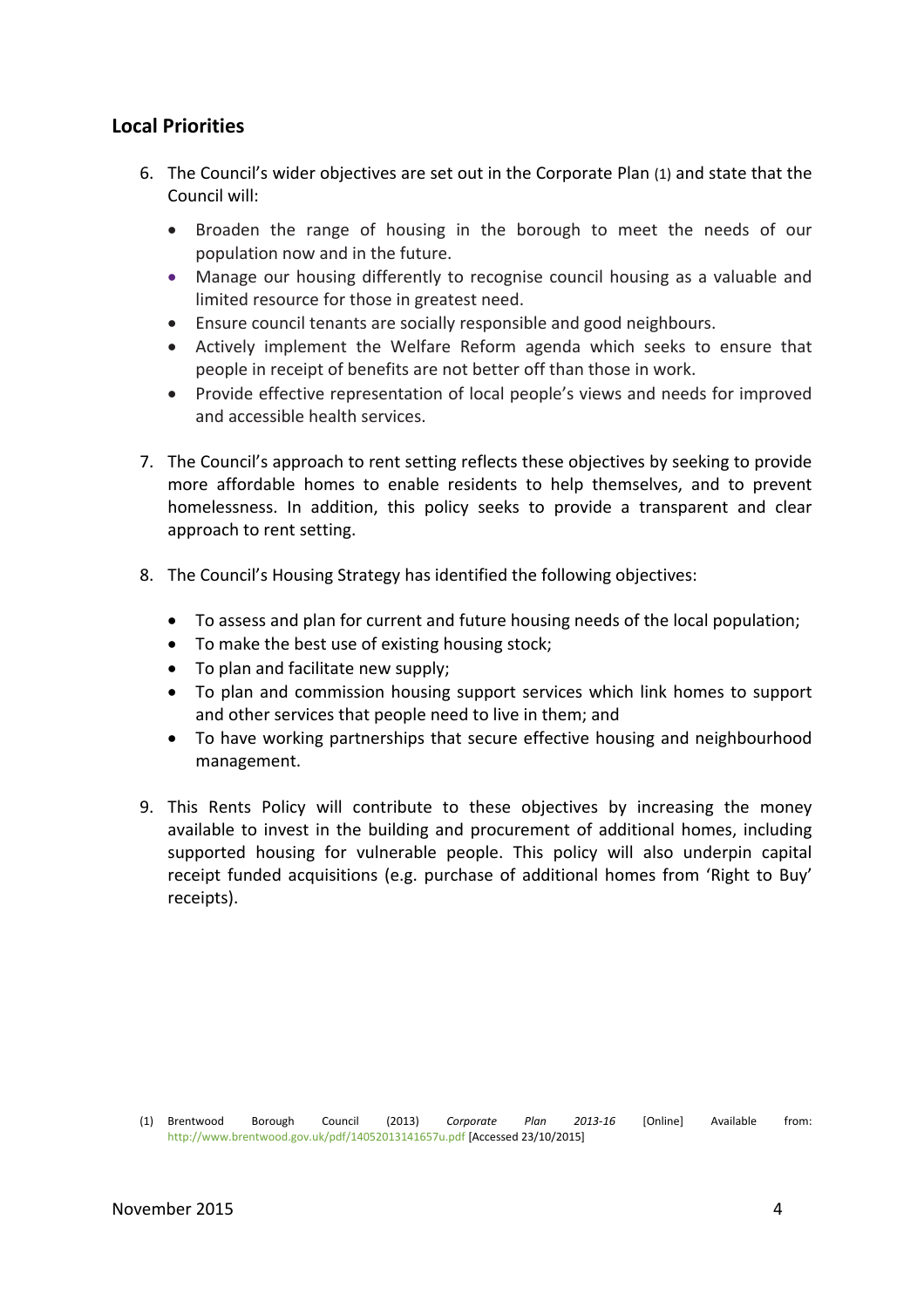#### **National and Regional Context**

- 10. The current national rent policy for rented homes distinguishes between rents for new affordable homes and those of existing properties and with different approaches for housing association and council tenants.
- 11. New homes built by housing associations receive a level of subsidy which means that affordable rents of up to 80% of average private sector rents should be charged to cover the difference between the building costs and the amount of grant received.
- 12. Formerly for Council homes the Government recommended that rents were increased by CPI + 1% each year, and prior to that there was a national policy of convergence between council and housing association rents. Councils and housing associations were expected to let their homes at formula or target rents determined by the convergence policy as they became empty.
- 13. Since June 2015 in relation to council homes, the Government has required that social and affordable rents are decreased by 1% per annum until 2019/20. If Council's build or procure new homes using money received from Right to Buy sales, these should be charged at affordable rents up to 80% of market rents as per DCLG *Guidance on Rents for Social Housing* (1). The immediate value of social rent revenue to the Housing Revenue Account ('HRA') is therefore currently diminishing in real terms without the financial support of affordable rents.
- 14. The Council has identified that an affordable rent set at 80% of local market rent as per Government guidelines may be economically untenable for many residents, given Brentwood's geographical and economic positioning, as identified within the SHMA. The Council is therefore adopting a graduated mechanism within this Rents Policy as per the methodology outlined below.
- 15. This draft Rents Policy aims to ensure a more consistent approach is taken to rent setting for households which aligns with our Housing Strategy and recognises the local need within the Borough for differing levels of housing provision. It is also intended to provide for greater financial stability to allow for consistent and effective housing provision both now and in the future.

<sup>(1)</sup> DCLG (2014) *Guidance on Rents for Social Housing* [Online] Available from: *https://www.gov.uk/government/uploads/system/uploads/attachment\_data/file/313355/14-05- 07\_Guidance\_on\_Rents\_for\_Social\_Housing\_\_Final\_.pdf* [Accessed on 23/10/2015]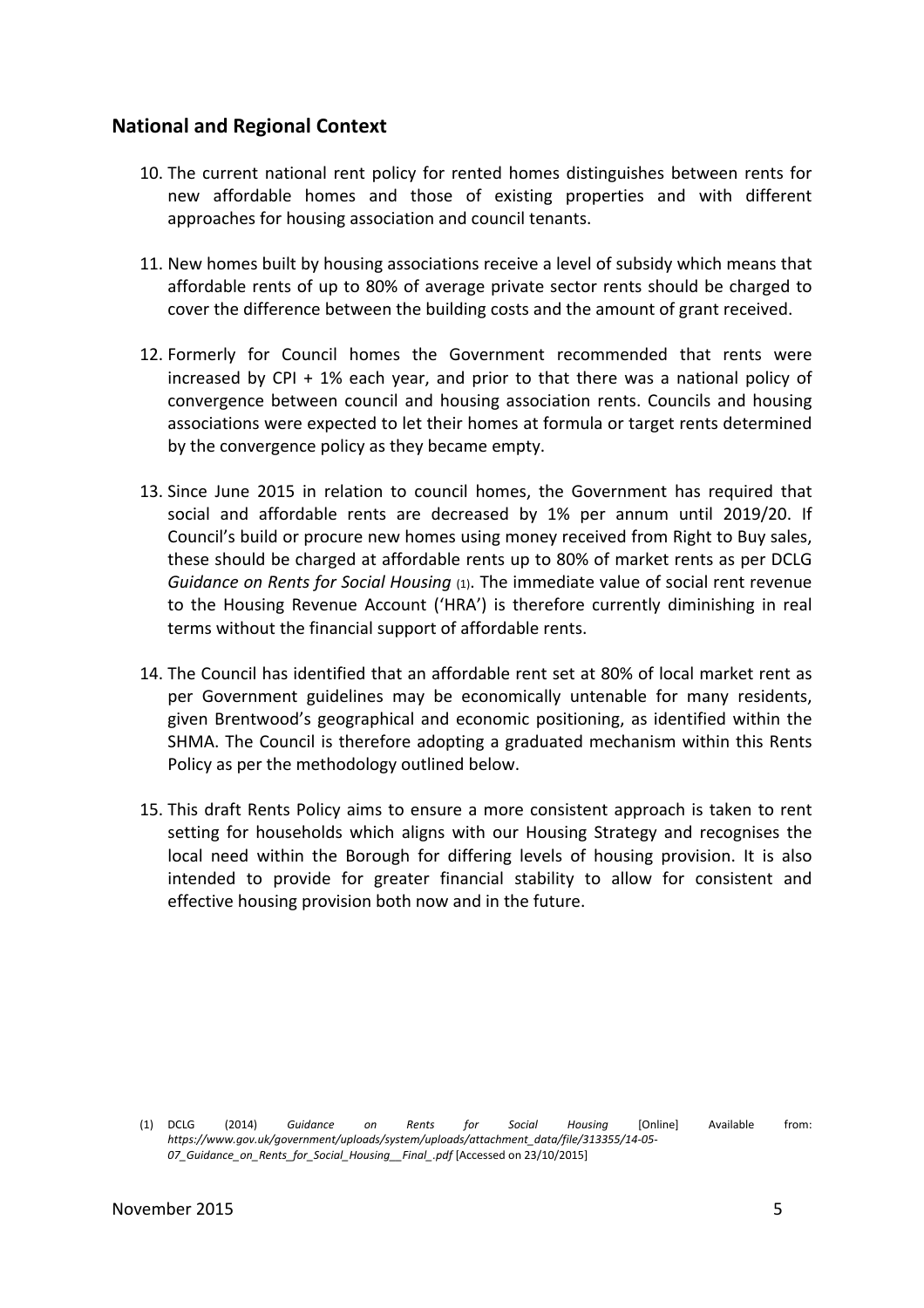# **Current Position**

16. As illustrated in Table 1 below, Council rents are currently significantly below those charged within the private sector.

| <b>Beds</b>             |        |        |        |        |
|-------------------------|--------|--------|--------|--------|
| Council                 | 81.21  | 92.53  | 110.73 | 135.12 |
| Private Sector (VOA loc | 167.80 | 219.69 | 286.85 | 468.00 |

| Table 1: Average Housing Costs by Bedroom Need (weekly rents) |  |  |  |  |
|---------------------------------------------------------------|--|--|--|--|
|                                                               |  |  |  |  |

- 17. There is a marked disparity between social rents and the private sector average. The Council recognises that some residents are unable to maintain rent payments set by the market and need a wider set of options.
- 18. There is scope therefore for taking an approach which will raise additional revenue for building and purchasing new homes, which would not otherwise be viable given current demands on the HRA and wider financial retrenchment.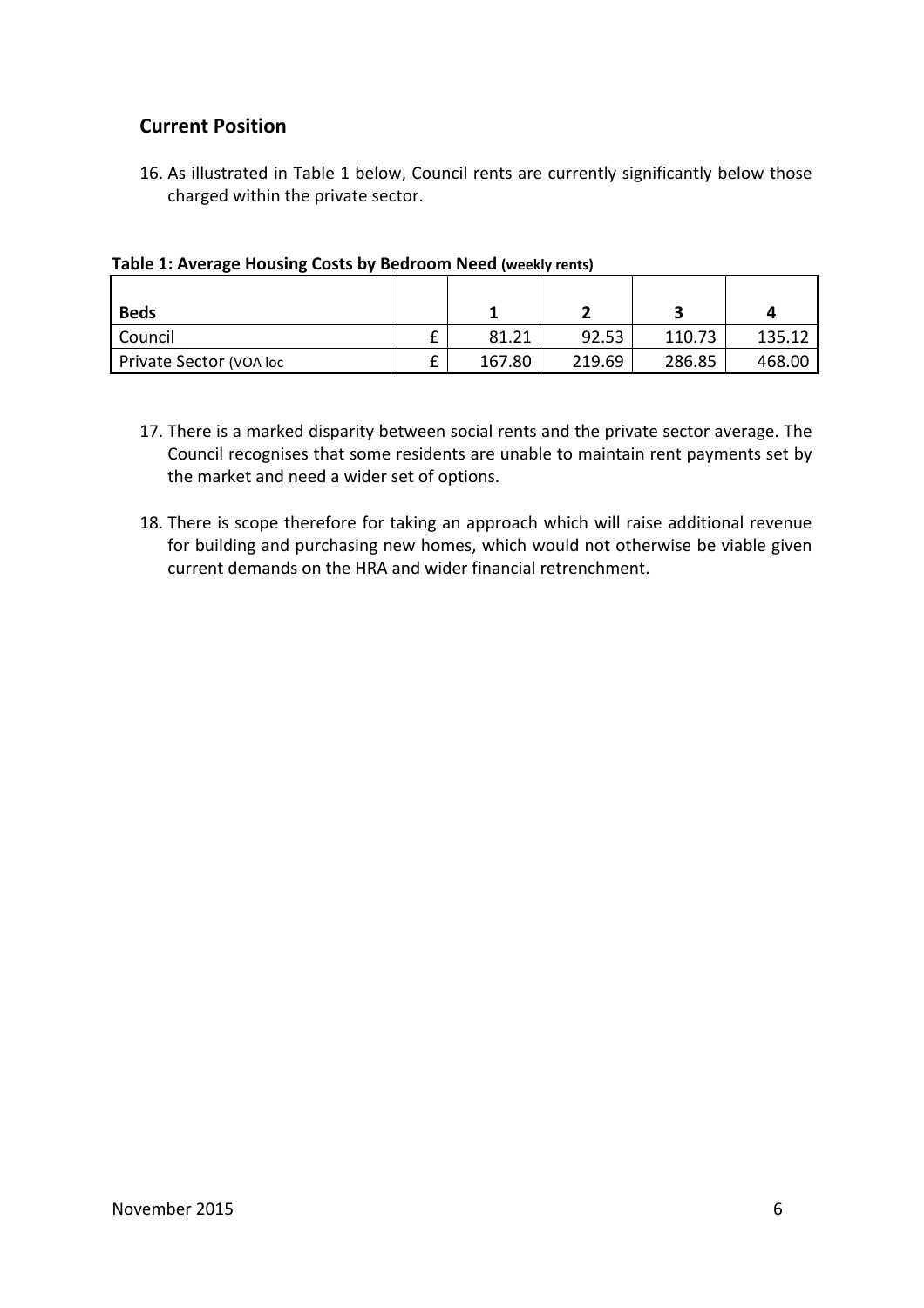# **Policy for Brentwood Council Social and Affordable Rents:**

- 19. The Council has developed this policy taking into account national and regional policies described in section 3 above, as well as its own local policies including the Corporate Plan, Housing Strategy, Tenancy Strategy and Allocations Policy. Key principles that underpin the Council's Rents Policy are as follows:
- Any new properties that the Council builds should be subject to affordable rents in line with national and regional rent policy, subject to individually negotiated exemptions (e.g. Sheltered Housing properties/schemes).
- Tenants housed in newly acquired properties from the effective date onwards will be charged an affordable rent. The Council considers that this approach is fairer as many housing association properties are already let at affordable rents and the Tenancy Strategy already supports this.
- Tenants in existing Council properties currently charged social rents will continue to be so charged.
- The mechanism for variations to social rents will continue to be applied as per Government policy and direction. Variations to affordable rents will mirror that utilised for social rents. Any future affordable rent increases will mirror social rent increases or will be in line with the Consumer Price Index (CPI) + 1% whichever is lower.
- Affordable rents charged by the Council will be set at a percentage of local market rent which does not exceed current Local Housing Allowance levels (within a 0.5% margin).
- The additional income raised will be invested in the acquisition and/or building of new affordable homes.
- 20. The above principles will be applied as follows:
- 21. **New Homes:** All newly built or acquired Council homes, other than previously agreed exempted properties, will be let at an affordable rent as per the formula outlined at page 8 below (methodology for affordable rent setting).
- 22. **New Tenants:** Currently new tenants granted a tenancy within existing social stock will be granted a flexible tenancy with a social rent. If after future stakeholder review new tenancies are let at an affordable rent in the future they will be set as per the formula outlined at page 8 below (methodology for affordable rent setting).
- 23. **Existing Tenants:** The Council recognises that existing tenants would be significantly impacted by increasing rents to affordable levels in line with national and regional policy on rents for affordable homes. In view of this, the Council will continue to set rents for existing tenants with social rents as per the existing formula. Future rent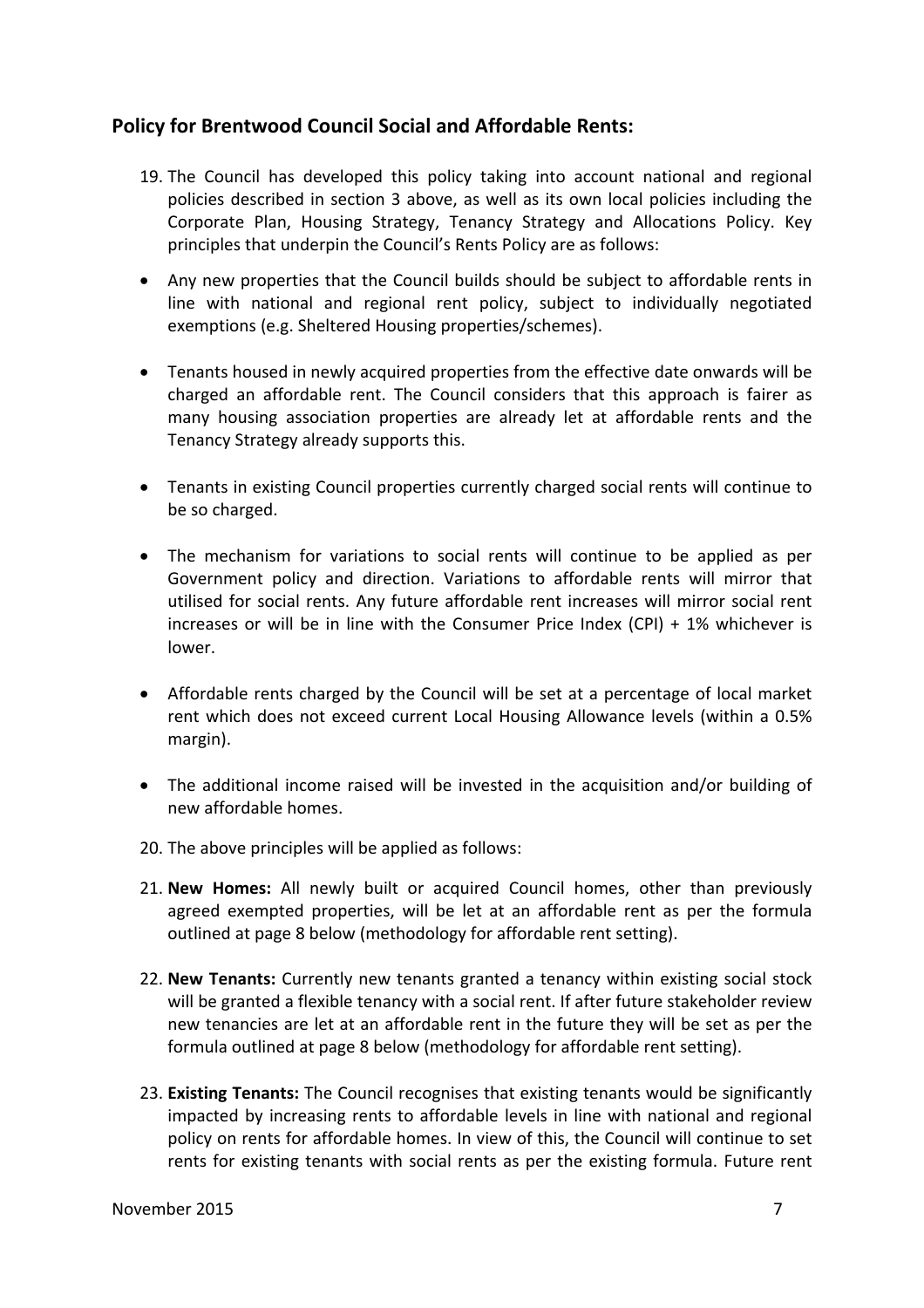increases/decreases for existing tenants with social rents will continue to be set in line with Government policy.

- 24. **Subsequent Re-lets:** Any property subject to affordable rent will continue to be so when being re-let. The rent will be re-calculated at the relevant percentage of local market rate at the point of re-letting.
- 25. **Local Housing Allowance (LHA):** LHA determines how much rent will be taken into account when Housing Benefit is calculated (see Appendices 1 and 2). The housing element of Universal Credit will replace LHA, and will subsequently become the new benchmark criterion.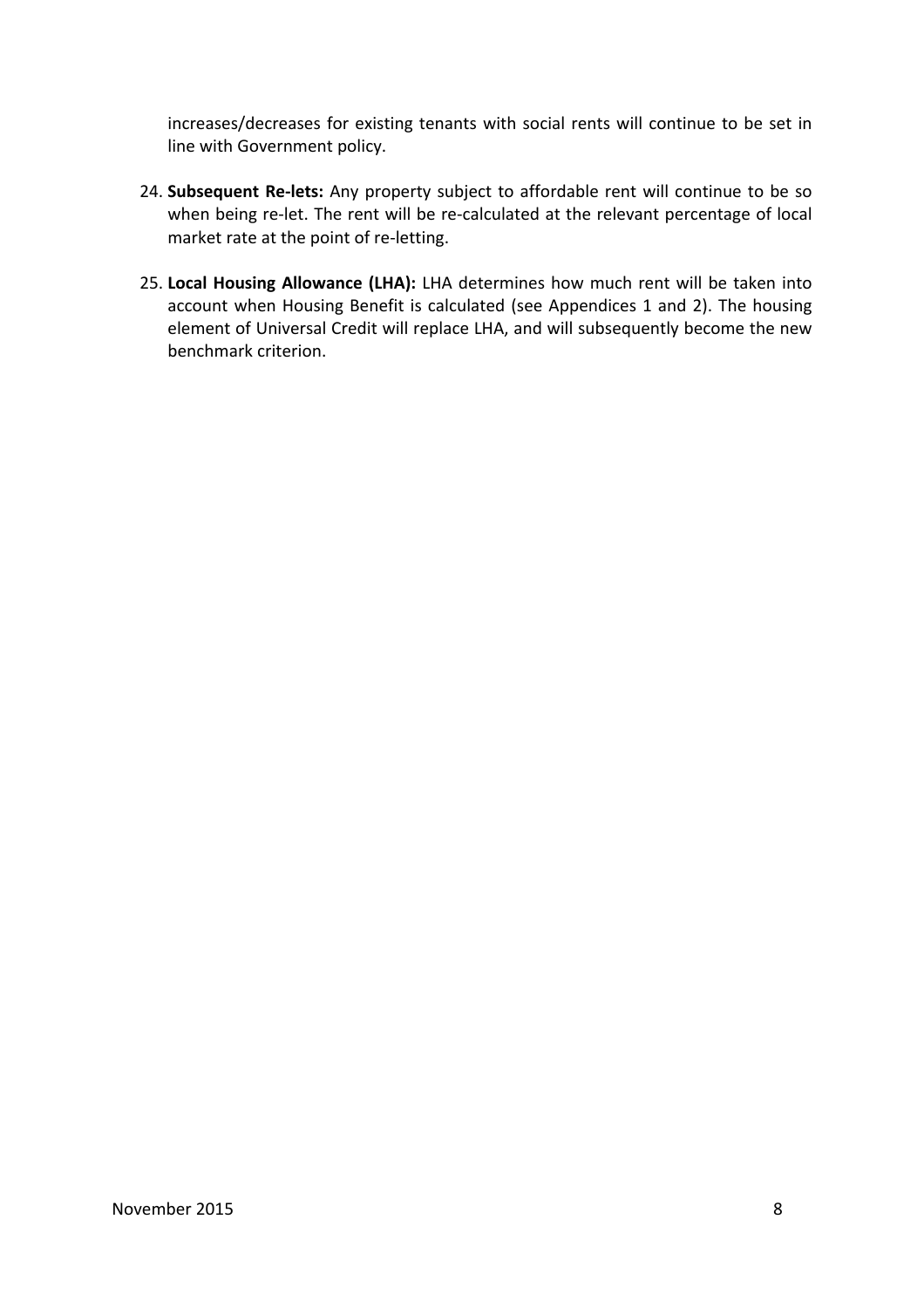# **Methodology for Setting Affordable Rents**

- 26. Affordable rents will be set by determining the relevant fixed percentage, as per table 3 below. This percentage relates to the amount of bedrooms within the property. Once this has been determined the rent amount will be that percentage of local market rent.
- 27. The fixed percentages are graduated at 5% increments. The relevant fixed percentage will be the one which brings the rent charge within 0.5% or lower than the current lowest LHA rate within the Borough for the relevant bedroom need. The LHA rates used will be the current ones as at the effective date of this policy.
- 28. Table 3 outlines current average housing costs by bedroom need. The formula for setting affordable rents will be:
- One bedroom properties will be let at an affordable rent being 75% of local market rent ('LMR').
- Two bedroom properties will be let at an affordable rent being 70% of LMR.
- Three bedroom properties will be let at an affordable rent being 65% of LMR.
- Four bedroom properties will be let at an affordable rent being 50% of LMR.
- Affordable rents for properties above four bedroom need will be set on an individually assessed basis.
- 29. When Universal Credit fully replaces the LHA in the Borough the formula at paragraph 26 will be reviewed to ensure it is still proportionate.

| <b>Beds</b>                  |   | 1      | 2      | 3      | 4      |
|------------------------------|---|--------|--------|--------|--------|
| Council Social Rent (1)      | £ | 81.21  | 92.53  | 110.73 | 135.12 |
| Private Sector (LMR) (2)     | £ | 167.80 | 219.69 | 286.85 | 468.00 |
| Affordable Rent @ 50% of LMR | f | 83.90  | 109.85 | 143.43 | 234.00 |
| Affordable Rent @ 55% of LMR | £ | 92.29  | 120.83 | 157.77 | 257.40 |
| Affordable Rent @ 60% of LMR | £ | 100.68 | 131.81 | 172.11 | 280.80 |
| Affordable Rent @ 65% of LMR | £ | 109.07 | 142.80 | 186.45 | 304.20 |
| Affordable Rent @ 70% of LMR | £ | 117.46 | 153.78 | 200.80 | 327.60 |
| Affordable Rent @ 75% of LMR | £ | 125.85 | 164.77 | 215.14 | 351.00 |
| Affordable Rent @ 80% of LMR | £ | 134.24 | 175.75 | 229.48 | 374.40 |
| <b>LHA Average</b>           | £ | 135.77 | 167.54 | 203.53 | 272.76 |
| Lowest LHA                   | £ | 128.19 | 151.50 | 185.29 | 231.92 |

#### **Table 3: Average Housing Costs by Bedroom Need**

(1) BBC 2015/16 Social Rents

(2) Valuation Office Agency figures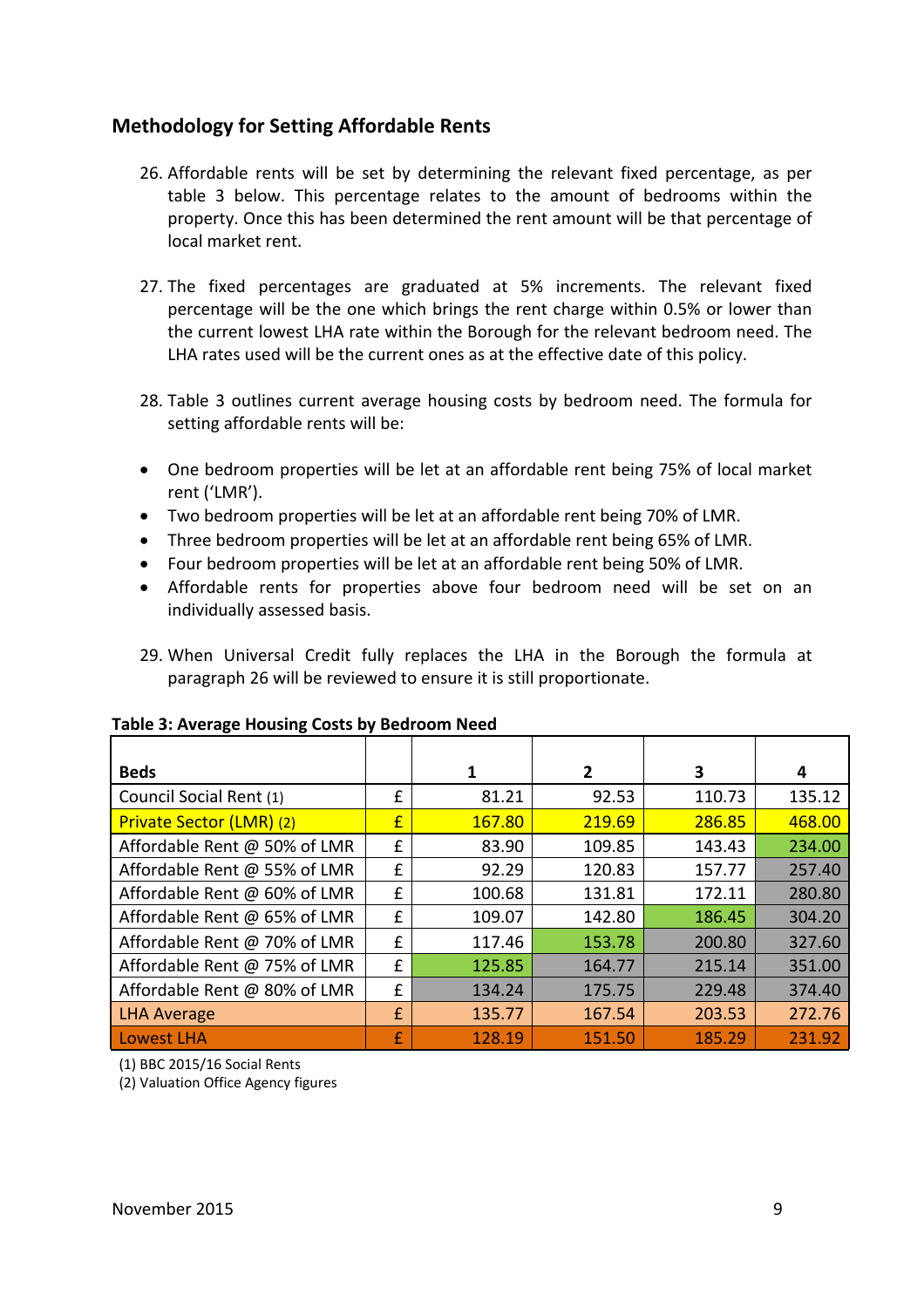#### **Implementation**

- 30. This policy will be implemented as soon as reasonably practicable after referral to Tenant Talkback and subject to approval by the Council's Environment and Housing Management Committee, which will consider the final draft on the 9<sup>th</sup> December 2015.
- 31. The effective operational date of this policy is […].

# **Worked Examples – Using Table 3**

#### 32. **Example 1: 2 Bedroom Flat let on a flexible tenancy in Brentwood**

Step 1: Valuation Office Agency average local market rent = **£219.69** Step 2: Consider the relevant bedroom need = **2 bed** Step 3: Identify the relevant percentage = **70%** Step 4: Calculate the affordable rent by applying the step 3 percentage to the step 1 rent amount.

#### **Therefore net weekly rent = £153.78**

#### 33. **Example 2: 4 Bedroom House let on a flexible tenancy in Brentwood**

- Step 1: Valuation Office Agency average local market rent = **£468.00**
- Step 2: Consider the relevant bedroom need = **4 bed**
- Step 3: Identify the relevant percentage = **50%**
- Step 4: Calculate the affordable rent by applying the step 3 percentage to the step 1 rent amount.

#### **Therefore net weekly rent = £234.00**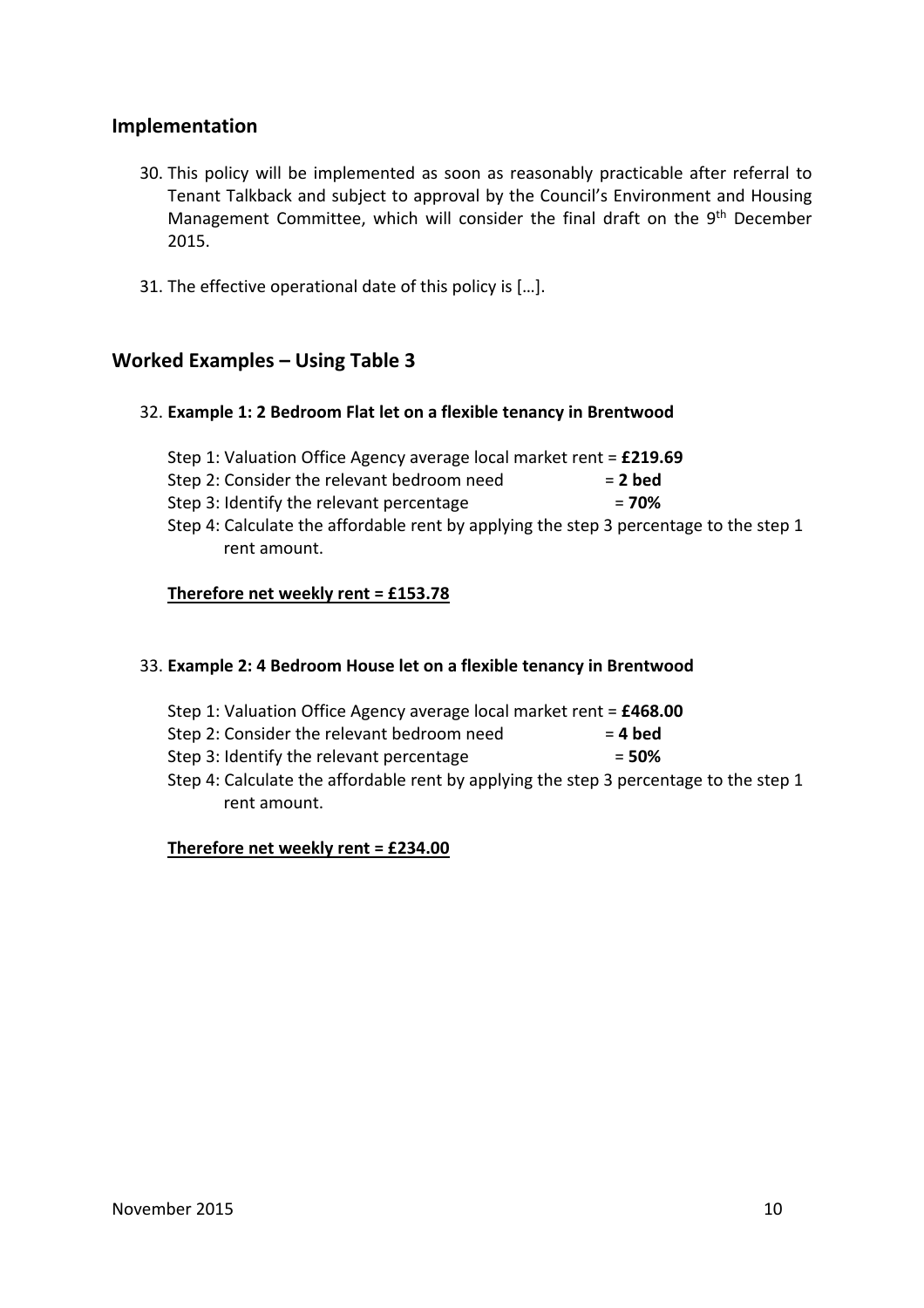# **Appendices**

**Appendix 1: Local Housing Allowance (LHA) 2015/2016: By BRMA (Broad Rental Market Areas):** There are currently four different LHA rates within the Borough of Brentwood, based on the BRMA in which the rental property is located.

| No of           |   | <b>Harlow and</b> | <b>SW</b>    |                   | <b>Outer NE</b> |                |
|-----------------|---|-------------------|--------------|-------------------|-----------------|----------------|
| <b>Bedrooms</b> |   | <b>Stortford</b>  | <b>Essex</b> | <b>Chelmsford</b> | London          | <b>Average</b> |
| Shared room     | £ | 68.08             | 63.50        | 69.08             | 75.15           | 68.95          |
| 1 bedroom       | f | 133.32            | 128.19       | 126.00            | 155.57          | 135.77         |
| 2 bedrooms      | £ | 164.79            | 161.26       | 151.50            | 192.62          | 167.54         |
| 3 bedrooms      | £ | 198.11            | 188.33       | 185.29            | 242.40          | 203.53         |
| 4 bedrooms      | £ | 279.69            | 266.65       | 231.92            | 312.77          | 272.76         |





Exact information pertaining to current LHA rates and applicability should be sought from the Government's Valuation Office Agency ('VOA').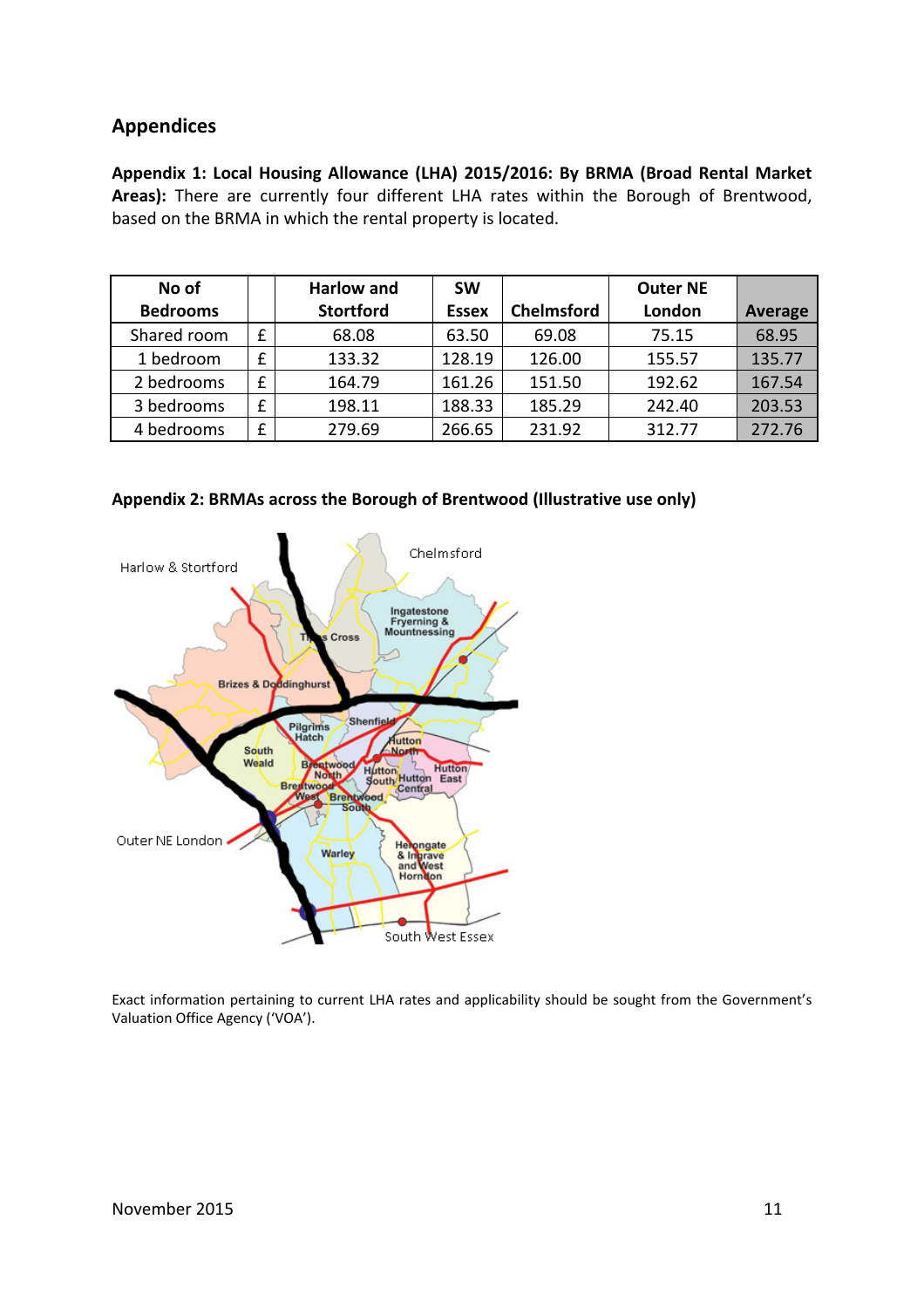# **Glossary**

**Affordable Housing:** Social rented, affordable rented and intermediate housing, provided to eligible households whose needs are not met by the market.

**Affordable Rent Housing:** is let by Local Authorities or private Registered Providers of social housing to households who are eligible for social and affordable rented accommodation. Affordable rent is subject to rent controls that require a rent of no more than 80% of the average local market rent (including service charges where applicable).

**Flexible Tenancy:** a form of secure tenancy which lasts for a fixed-term period of 2 to 5 years. The tenancy may be extended for a further term. Also know as 'fixed-term tenancies'. Given that most flexible tenancies also have an introductory first year these tenancies actually last for 3 to 6 years.

**Housing Revenue Account (HRA):** This is the Council's landlord account, which shows all of the Local Authority's income and expenditure arising from its role as the owner of housing. The account is 'ring fenced'; that is, no transfer can be made between the HRA and the 'General Fund'.

**Homes & Communities Agency (HCA):** The Government appointed organisation with the responsibility for funding new affordable housing and regulating providers of affordable housing.

**Lifetime Tenancy:** a form of secure tenancy which lasts for the life of the tenant. Includes a tenancy agreement which sets out certain rights, including the right to buy.

**Local Housing Allowance (LHA):** LHA contains the maximum current rates of entitlement to Housing Benefit for people on benefit or low incomes. LHA is based on the number of rooms allowed for the household, based on their household composition.

**Registered Social Landlord (RSL):** A social housing organisation that is registered with the HCA and is often referred to as a housing association.

**Registered Provider (RP):** An RP is a landlord providing social and/or affordable housing which is registered with the Homes & Communities Agency, within the meaning of section 180 of the Housing and Regeneration Act 2008. The majority of RPs are Housing Associations or Local Authorities.

**Rent policy:** sets out how rents on council homes are determined

**Service charges:** Specific addition charges, typically for tenants and leaseholders in flat blocks, to cover additional charges incurred by the landlord. These might include cleaning of communal areas, or, in the case of leaseholders, repairs to communal areas or equipment.

**Secure Tenancies:** Tenancies originally introduced by the Housing Act 1980, which conferred security of tenure for life upon all existing and new local authority tenants. Housing

November 2015 12